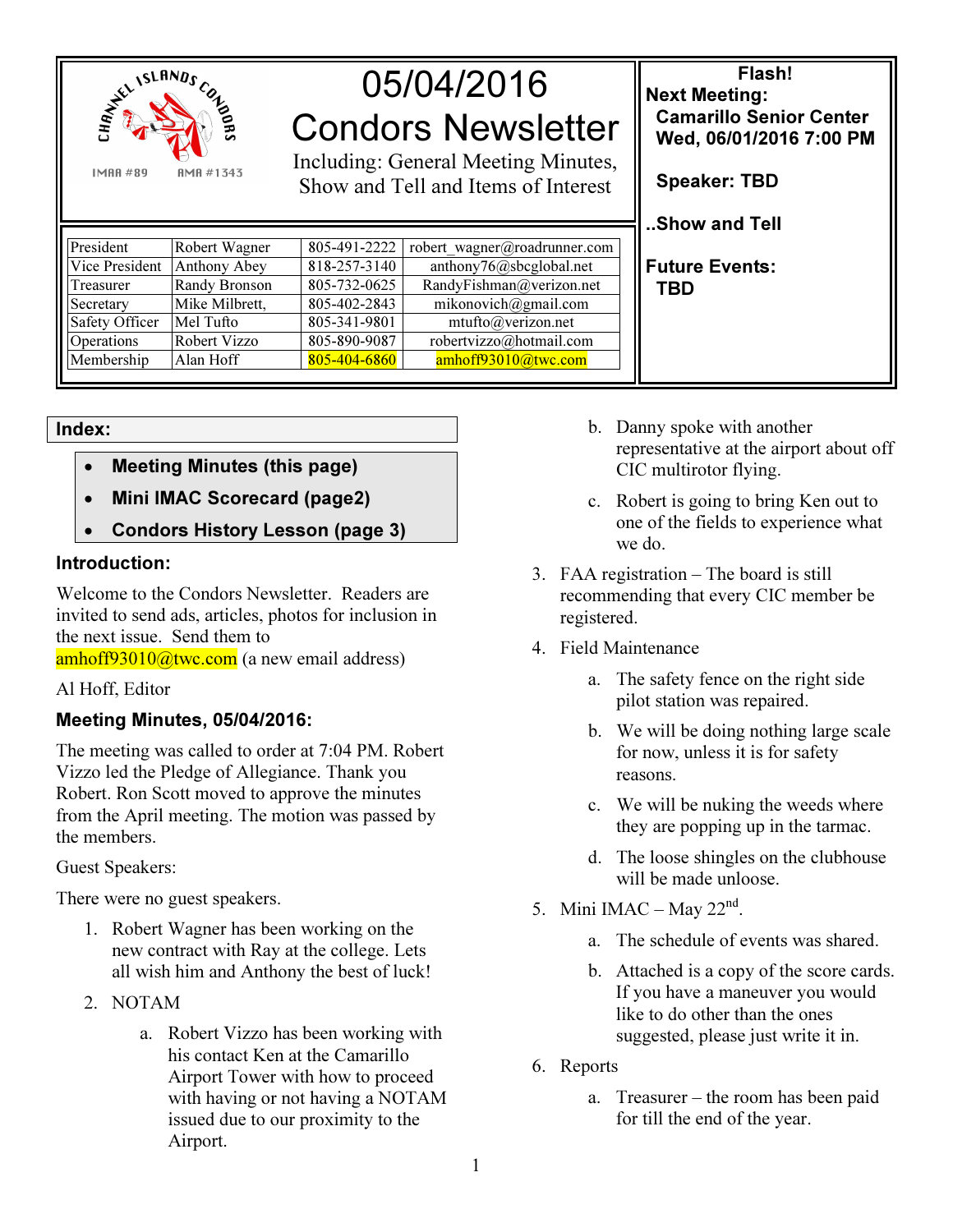- b. Safety Loose parts on planes, please double check and make sure you planes are in good, safe, working order. Be on the look out for snakes, they like to hide in the grass.
- 7. Ron Scott mentioned the Swap Meet at Lake Castaic and that he procured an entire estate sale and would like to move a lot of the inventory he has, including planes, cars, and boats.
- 8. Danny put on a Drone Safety Class for  $6^{th}$ and  $7<sup>th</sup>$  graders as an outreach program. The CIC board asked to be informed next time so

that we can gather help from the general membership.

9. Show and Tell. Mike Milbrett shared a few magazines from Bill Stevens at Stevens Aeromodel called Balsa Builder. This magazine is for sharing of building tips, and will feature at least one model plan each issue. Currently it is quarterly. It is more expensive than typical magazines because there are no advertisements. Please check it out at balsabuilder.com.

The meeting was adjourned at 7:27 PM.

| <b>Mini IMAC Score Card</b> |                 |  |               |                |                    |  |  |  |  |
|-----------------------------|-----------------|--|---------------|----------------|--------------------|--|--|--|--|
|                             |                 |  |               |                |                    |  |  |  |  |
| <b>Pilots Name</b>          |                 |  |               |                |                    |  |  |  |  |
|                             |                 |  | <b>Points</b> |                | <b>Maneuvers</b>   |  |  |  |  |
|                             | <b>Take Off</b> |  |               |                | Flat "8"           |  |  |  |  |
|                             | Stable Fly By   |  |               |                | <b>Barrel Roll</b> |  |  |  |  |
| 3                           | Loop            |  |               |                | Split "S"          |  |  |  |  |
| 4                           | Roll            |  |               |                | <b>Stall Turn</b>  |  |  |  |  |
| 5 Maneuver 1                |                 |  |               | Half Cuban "8" |                    |  |  |  |  |
| 6 Maneuver 2                |                 |  |               | Spin           |                    |  |  |  |  |
|                             | Landing         |  |               |                |                    |  |  |  |  |
|                             |                 |  |               |                |                    |  |  |  |  |
|                             |                 |  |               |                |                    |  |  |  |  |
|                             |                 |  |               |                |                    |  |  |  |  |
| <b>Total Score</b>          |                 |  |               |                |                    |  |  |  |  |

## The Scorecard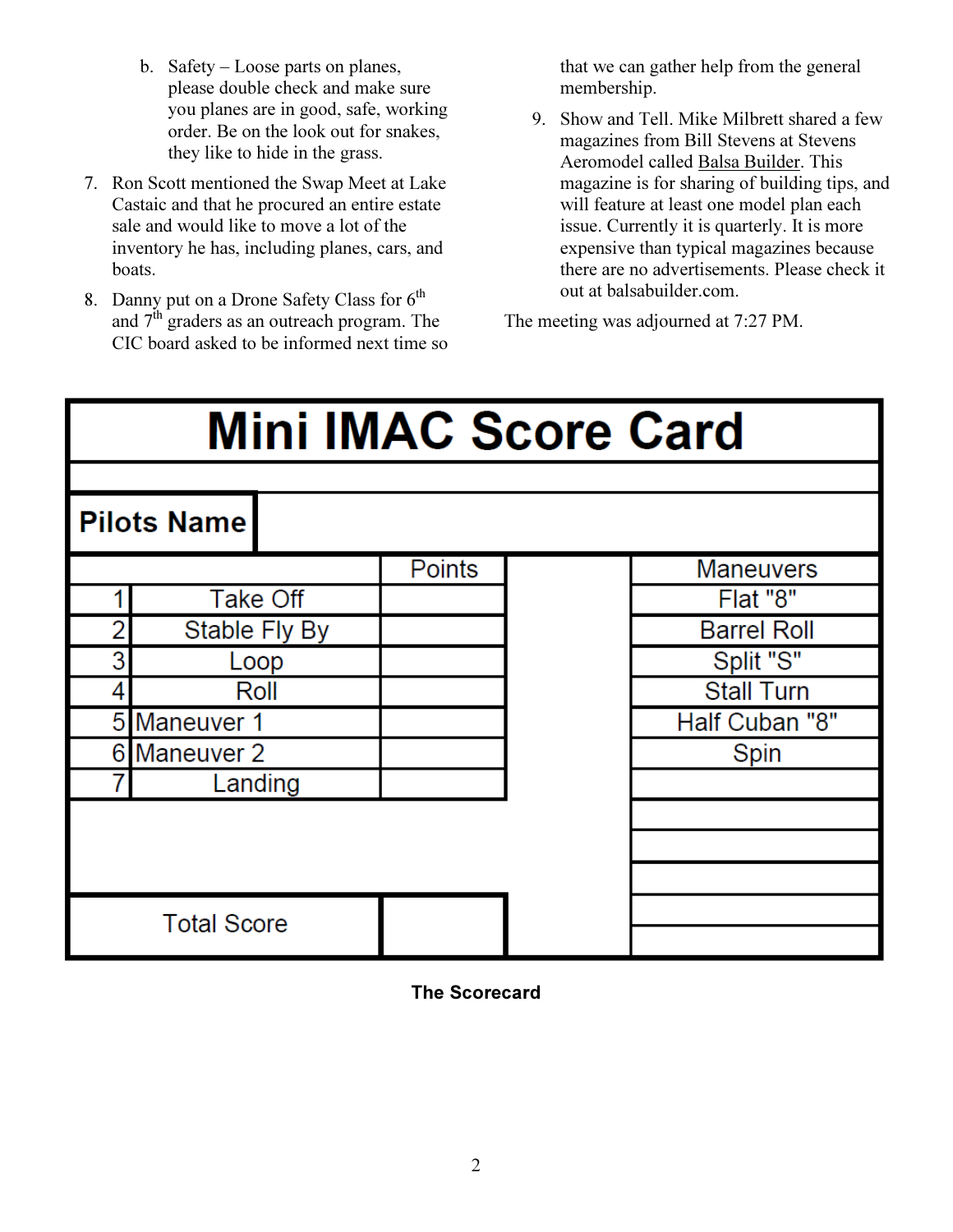## Condors History Lesson:

Thanks to Rich Tejeda for researching the dates and details. The two pictures included were hanging on the clubhouse wall.



Photo in Randy Smith's shop, 850 Calle Plano, Unit C (Camarillo). Photo from 1990, meetings started in this location December 1989.

The wooden storage shed was completed October 1990 and donated by Randy Smith's Company.

The smaller metal storage shed was also donated by Randy Smith's Company.

The Shade structure was completed in May 1991.

Approval to fly at the pond was obtained January 1991.